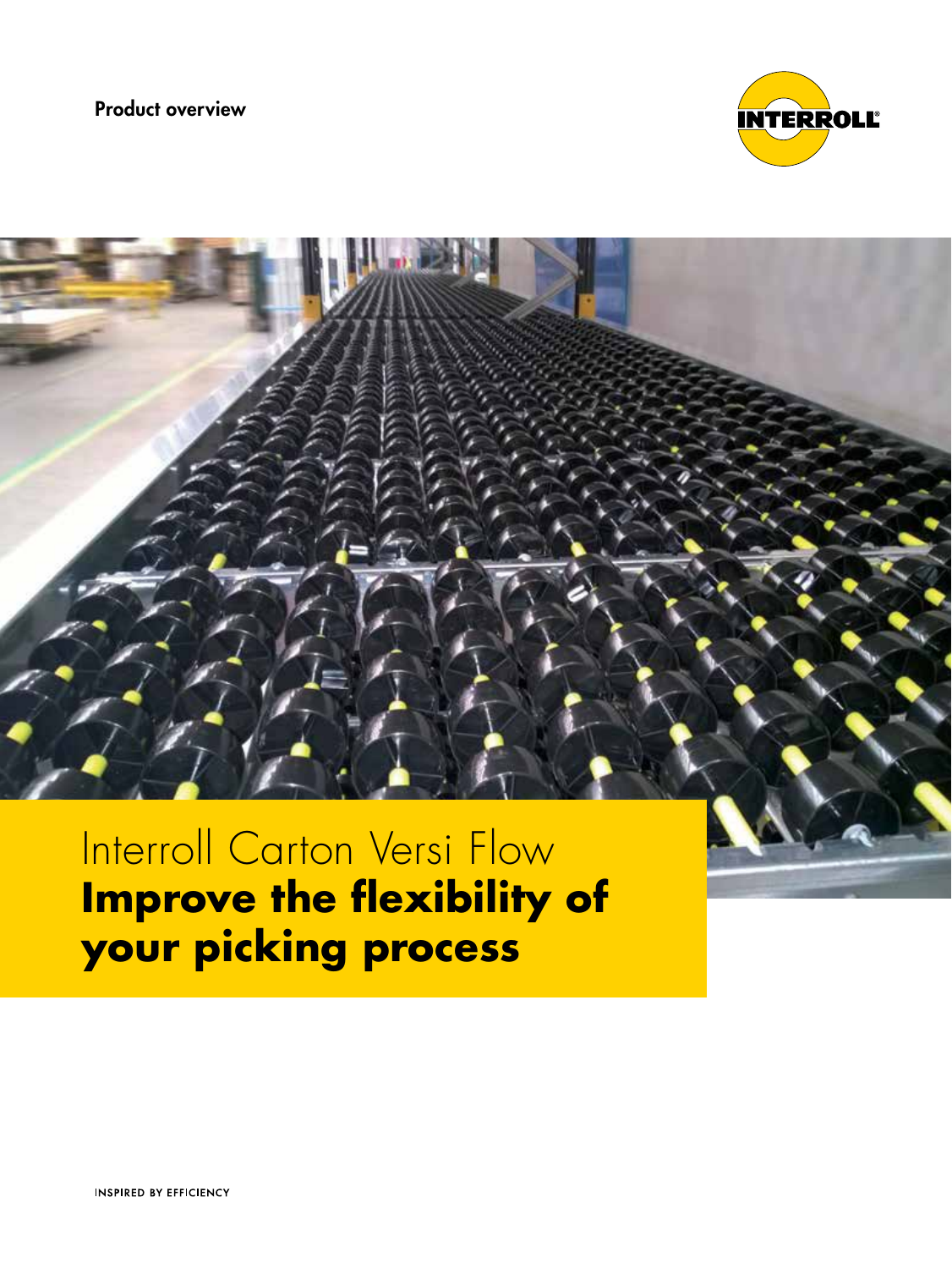

# Interroll Carton Versi Flow **Optimize your order picking**

Picking goods is part of the daily routine in a warehouse. Various systems are available to simplify and optimize the job when it comes to goods of the same size. However, when cartons and containers of different sizes must be stored and picked, Carton Versi Flow is the best solution.

While the shelves are loaded on the feed side, goods are simultaneously removed on the output side. This assures an efficient and error-free picking process.

Interroll Carton Versi Flow guarantees quick access to the items and ergonomically improved storage and output of goods at operating temperatures between -30°C and +45°C. Carton Versi Flow also fits perfectly into existing shelving systems – the continuous modules with aluminum carriers are compatible with all common rack crossbars.



Beam types



Wheel pitch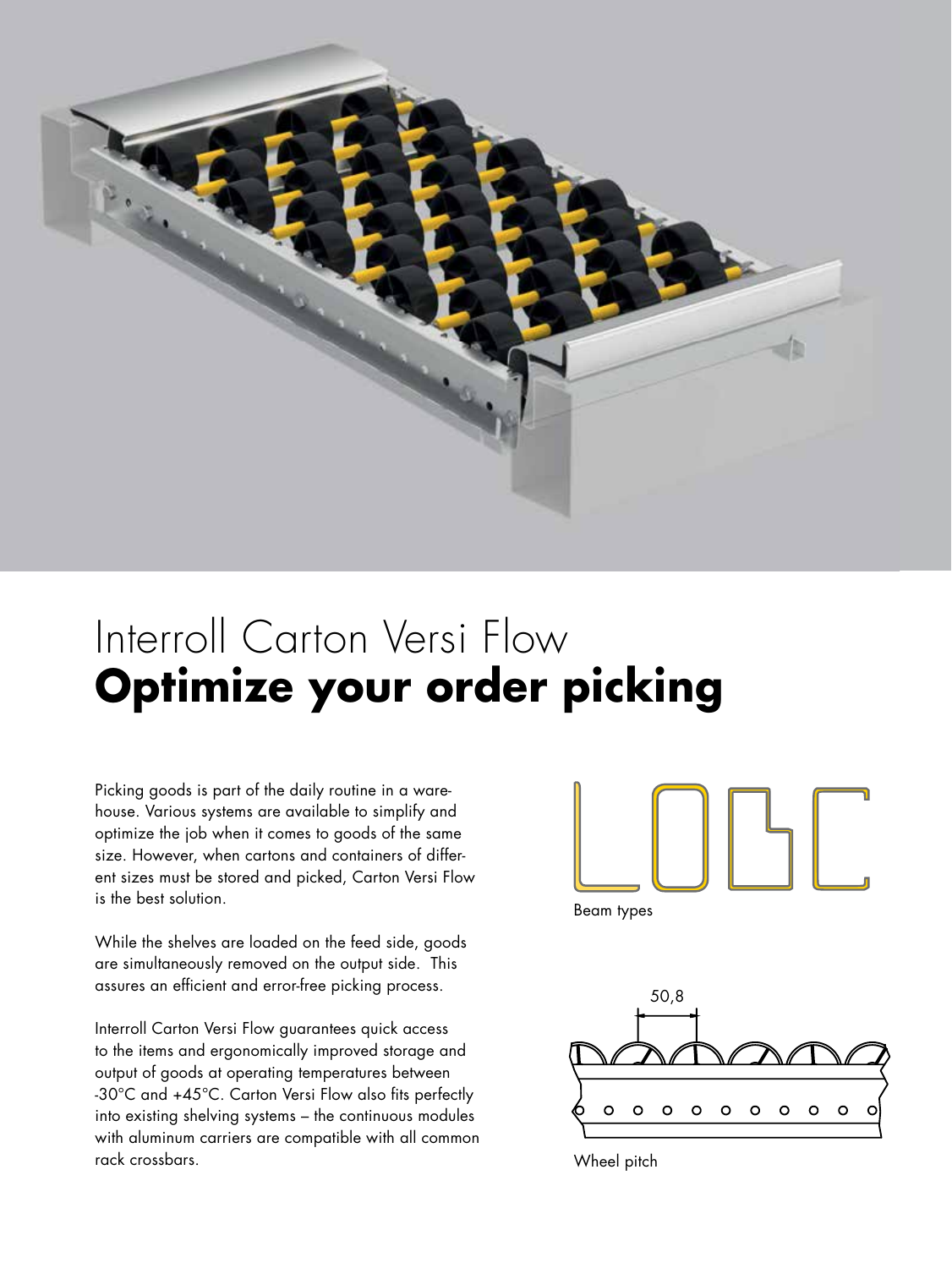

# **Product overview**

| <b>Technical Data</b> |                                       |
|-----------------------|---------------------------------------|
| Load                  | up to 230 kg per module               |
| Module Length         | $524 - 2378$ mm                       |
| Width                 | 282 mm and 356 mm                     |
| Slope                 | $5^\circ$ to $7^\circ$                |
| Ambient temperature   | -30 $^{\circ}$ C to + 45 $^{\circ}$ C |
| Min. wheel pitch      | 50,8 mm                               |





Aluminum or bended brackets **Optional full lenght or entry guides**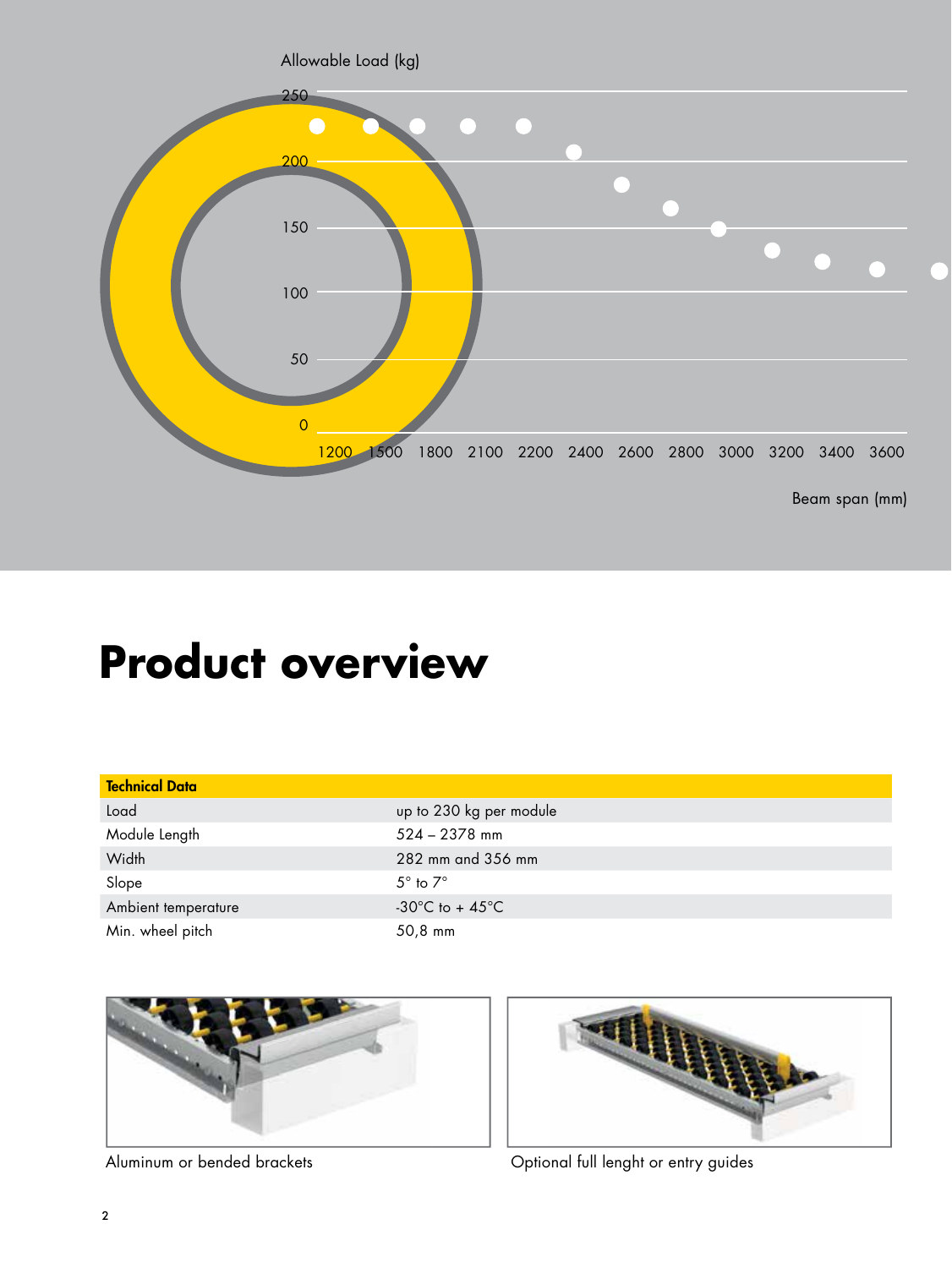

**High density storage with up to 90 percent space utilization**





Automotive industry

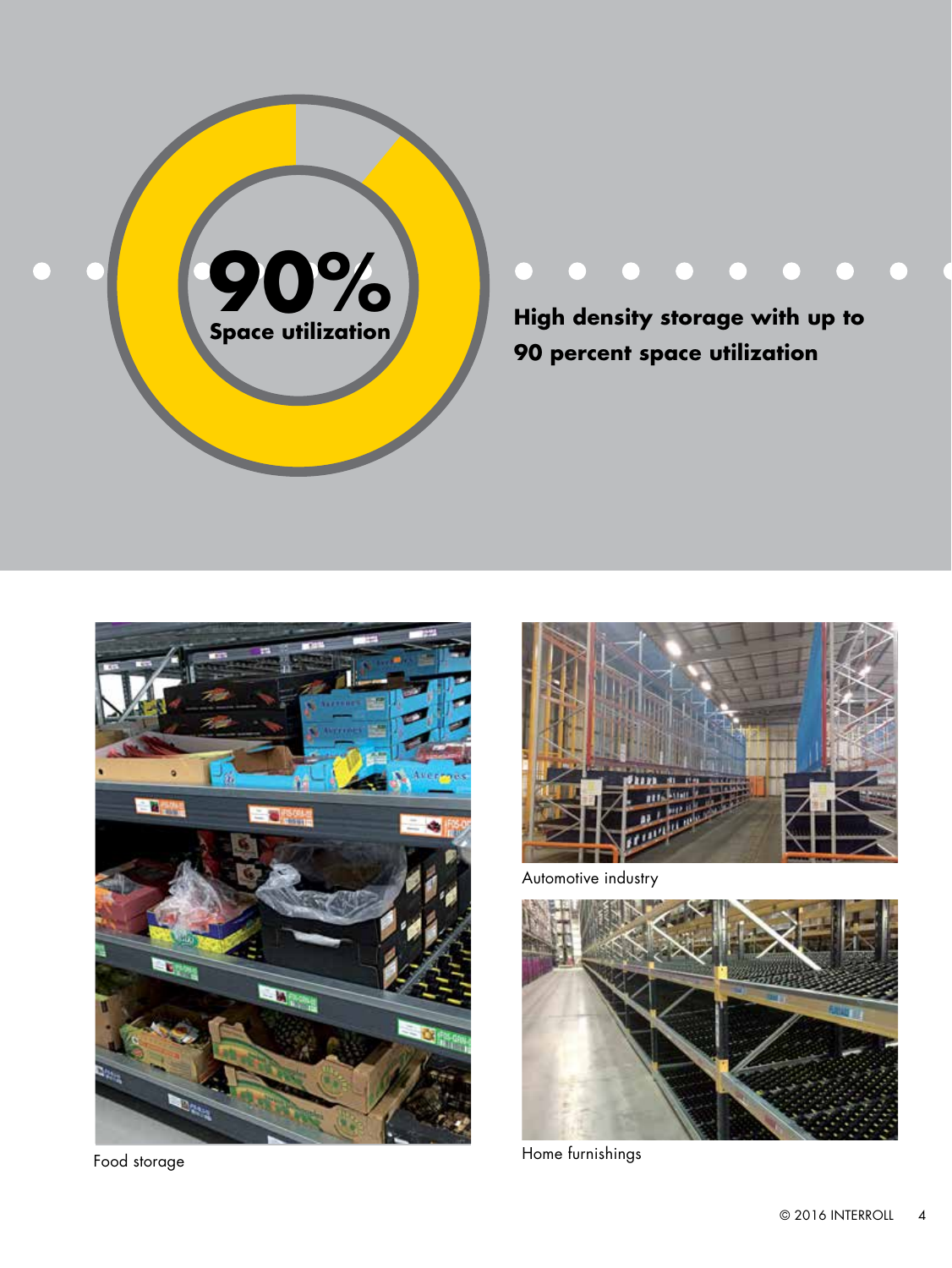# **Your Benefits**

### **C** Flexibility

For applications where dimensions and weights of goods vary. Ideal for seasonal order processing.

### **C** Flowability

Large diameter polycarbonate wheels assure easy flowability of goods with soft or dump bottom.

## Compatibility

Easy installation into any beam shape thanks to the loading/unloading beam connectors.

### $\bullet$  Simple retrofitting

Ideal solution for retrofitting into existing raking, suitable for all common support beams.

#### **Permeability**

Carton Versi Flow modules are fully "open" to allow dust, pieces of carton or other debris to go through the wheels without influencing flowability.

### $\bullet$  Fast assembly

No special tools or costly time is required. Carton Versi Flow modules are delivered ready to be put between beams.

#### **Expression** coperation

Goods are always available at the pick face to minimize the operator fatigue.

## **C** Maintenance free